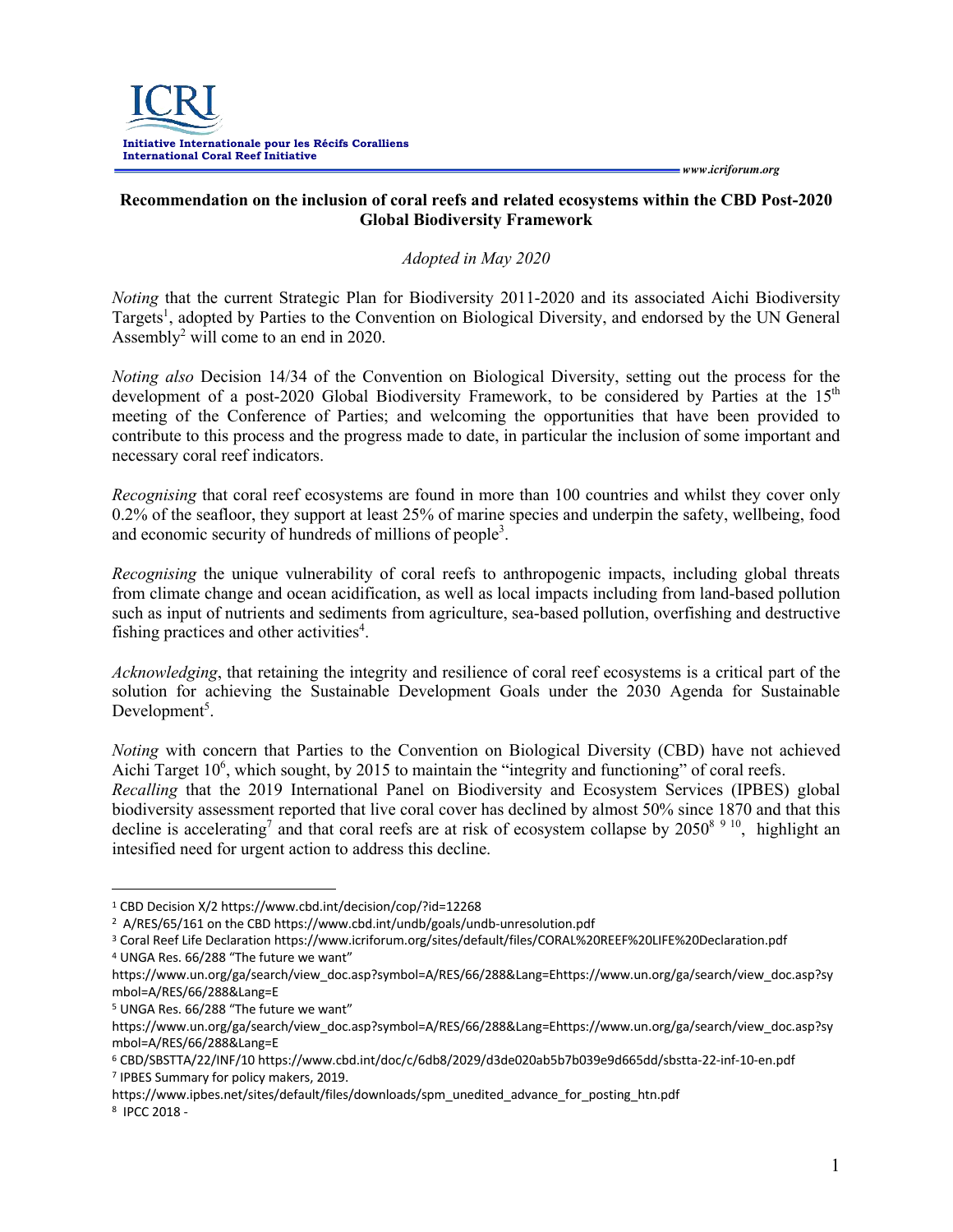

*Welcoming* the commitment of G7 Environment Ministers to *"continue strengthening the conservation/protection of coral reefs…",11*and to promote and contribute to the work and the development of *"a new coral reef target as part of the post-2020 global biodiversity framework"12.*

*Recalling* the International Coral Reef Initiative (ICRI) decision at its 34<sup>th</sup> ICRI General Meeting that there is an urgent and continued need for action to address coral reef issues in the post-2020 Global Biodiversity Framework.

*Recalling also* the on going efforts to address threats to coral reefs including by ICRI and its Global Coral Reef Monitoring Network (GCRMN), Regional Seas Conventions and Action Plans, other relevant coral reef related regional initiatives and National Task Forces.

Noting that the Post-2020 Global Biodiversity Framework and any associated monitoring frameworks provide an important opportunity to deliver focused, strategic action to safeguard coral reef ecosystems from further decline and drive progress towards a future of living in harmony with nature.

## **The International Coral Reef Initiative**:

- 1. Calls upon its members and other relevant stakeholders to ensure, in accordance with the Recommendations made in Annex 1:
	- a. The explicit and prominent recognition of coral reef ecosystems within the text of the Global Biodiversity Framework, as unique, critically threatened ecosystems <sup>13</sup> that make: a disproportionate contribution to ecological, social and economic systems; and that intact, resilient coral reef ecosystems are an important part of the solutions to adapt to climate change and achieve the 2030 Agenda for Sustainable Development.
	- b. The retention of language concerning the integrity and resilience of ecosystems within the text of the relevant goals and targets, to ensure the continued provision of coral reef ecosystem services.
	- c. A balance between simplicity in expression of goals and targets to enable their effective communication, whilst also being SMART, urging immediate and focused actions for particularly vulnerable and important ecosystems such as coral reefs, through relevant language or biome (or ecosystem) specific sub-targets.
	- d. The explicit inclusion of relevant coral reef indicators within any monitoring framework, to ensure detection of change in these critical ecosystems that will contribute to measuring progress against the targets and goals of the Global Biodiversity Framework. ICRI believes that if the goals and targets remain generalized, a monitoring framework will be a critical aspect to enable

9IPCC, 2019 https://www.ipcc.ch/srocc/

https://www.ipcc.ch/2018/10/08/summary-for-policymakers-of-ipcc-special-report-on-global-warming-of-1-5c-approved-bygovernments/

<sup>10</sup> GEO6 https://www.unenvironment.org/resources/global-environment-outlook-6

<sup>11</sup> G7 Environment Ministers' Meeting Communique

https://www.elysee.fr/admin/upload/default/0001/04/7d84becef82b656c246fa1b26519567ce3755600.pdf

<sup>12</sup> G7 Environment Ministers' Meeting – Concrete Initiatives Outcome Document

https://www.elysee.fr/admin/upload/default/0001/04/3151e3f3f9440bbfc5496dbd57f0f0f5864c8051.pdf

<sup>13</sup> IPCC 2018 - https://www.ipcc.ch/2018/10/08/summary-for-policymakers-of-ipcc-special-report-on-global-warming-of-1-5capproved-b y-governments/ and IPCC 2019 https://www.ipcc.ch/srocc/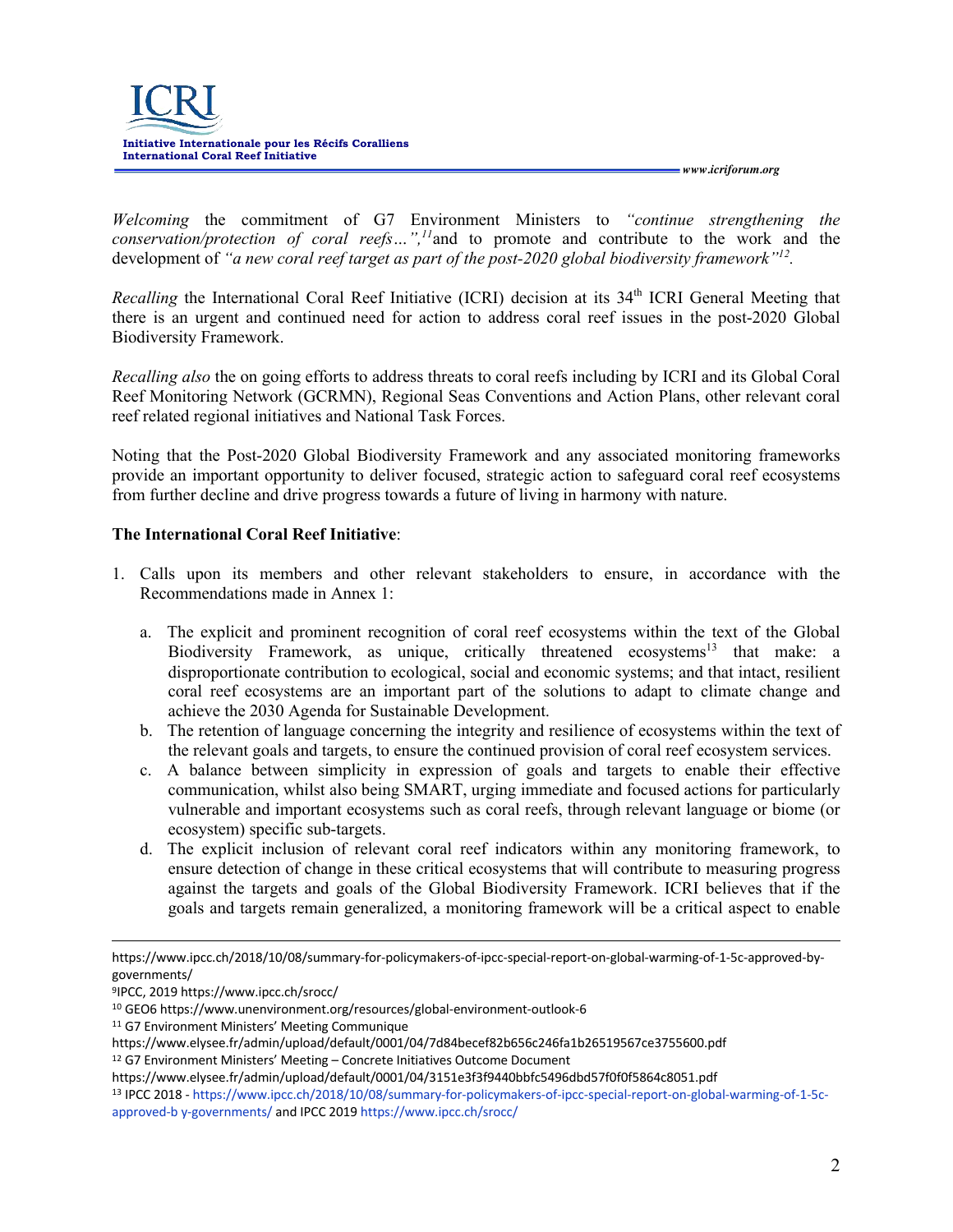

specificity of the post-2020 Global Biodiversity Framework. It is essential that existing and potential indicators within ecosystem-specific monitoring frameworks are developed in a way that will allow measurement of target achievement for a number of key ecosystems at local, national and global scales. Coral reefs are flagship ecosystems with an established global monitoring framework, the ICRI Global Coral Reef Monitoring Network that could serve as an implementation model for other ecosystems under the Global Biodiversity Framework.

2. Encourages Members who are also Parties to the Convention on Biological Diversity to reflect these recommendations (including Annex 1) when developing national negotiating positions in advance of the 15<sup>th</sup>meeting to the Conference of the Parties of the Convention on Biological Diversity.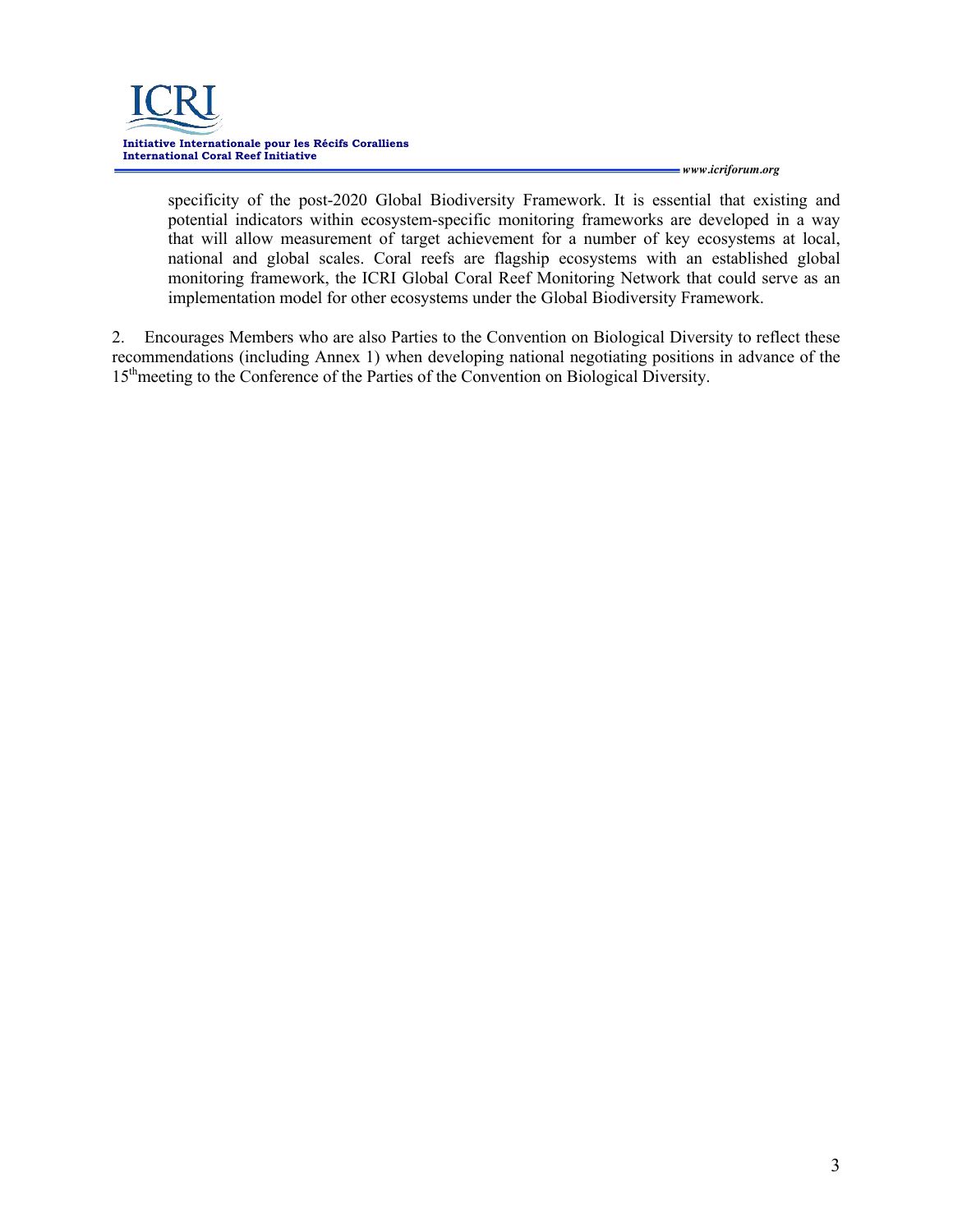## **Annex 1: Detailed Recommendations relating to the inclusion of coral reef elements in the Global Biodiversity Framework and related monitoring frameworks**

The actions set out in the operative paragraphs of this Recommendation can be ensured through the inclusion of the following specific recommendations in the further development of the Global Biodiversity Framework and its monitoring frameworks as set out below.

*Note 1: The language of the Goals and Action Targets shown in bold italics is as presented in the Zero Draft of the Global Biodiversity Framework*<sup>14</sup> *published 13 January 2020. Noting that the wording may differ significantly in subsequent drafts, the recommendations made here may need to be reflected differently to retain their message and relevance.* 

*Note 2: Additional details on indicators listed in this document are provided as an addendum "ICRI Recommended coral reef indicators".*

A: Recommendations relating to the Goals

Several of the high-level Goals articulated in the zero draft of the Global Biodiversity Framework are relevant to coral reefs. ICRI believes Goal A (§10a) is particularly relevant for the outcomes desired for interventions and strategies relating to coral reefs and associated ecosystems.

## *Goal A: "No net loss by 2030 in the area and integrity of freshwater, marine and terrestrial ecosystems, and increases of at least [20%] by 2050, ensuring ecosystem resilience"*

**ICRI recommends** the retention of this ecosystem conservation goal as a critical component within the Global Biodiversity Framework. ICRI stresses the importance of keeping this distinct from any long-term goals on conservation of species. Ecosystems are a critical component of biodiversity that any global framework must address and are particularly important at the intersection of the mandate of the CBD and the mandates of other frameworks related to climate and/or sustainable development. The key to the conservation of coral reefs on a global scale is to focus on ecosystem integrity, which is part of with, but goes beyond area-based and species-focused actions.

**ICRI recommends** that a 2050 timeline is appropriate for the stabilization/recovery of coral reefs (ambitious, yet potentially achievable). However, action is needed *immediately* as an urgent priority in order to achieve such a 2050 goal.

**ICRI commends** the inclusion of the references to "integrity" and "resilience" in the text of the ecosystem goal; these concepts are critical for coral reefs to ensure focus on the function of the ecosystem and the delivery of vital ecosystem services over time for both biodiversity and sustainable development;

**ICRI recommends** Parties to consider ways to enshrine the importance of particularly vulnerable ecosystems (such as coral reefs and associated ecosystems) in the Global Biodiversity Framework including by:

• Explicitly including a reference to critical, vulnerable and/or threatened ecosystems in the language of the goal itself; and

<sup>14</sup> CBD/WG2020/2/3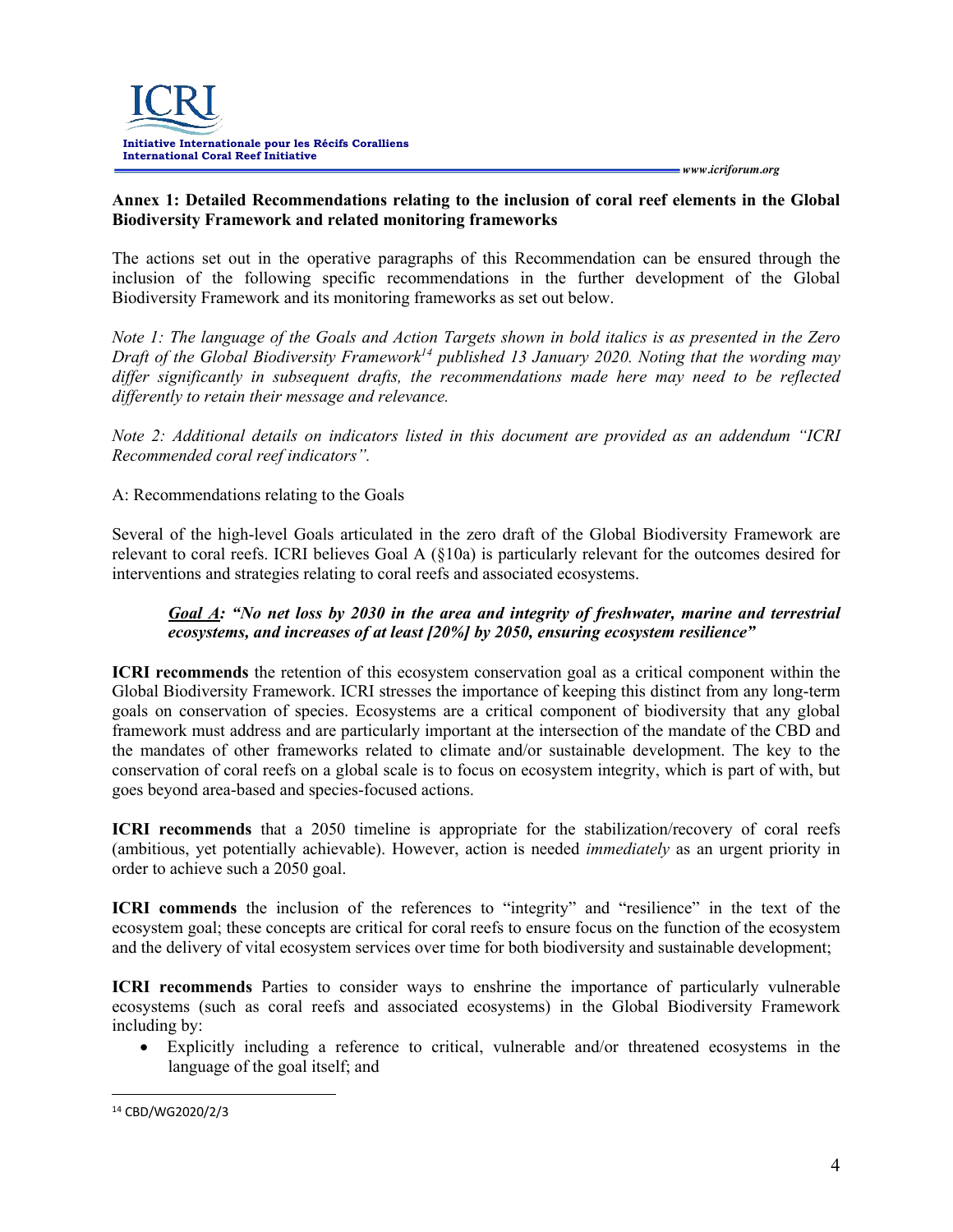

- Identifying, or developing an inventory of, specific vulnerable and/or threatened ecosystems at the highest possible level in the implementation and monitoring frameworks and ensuring that there are accompanying indicators; and
- Including a reference to critical, vulnerable and/or threatened ecosystems in the guidance from CoP15 to the financial mechanism (the Global Environment Facility).

## **Elements for monitoring frameworks relating to Goal A:**

**ICRI supports** the use of "elements" (current terminology) in the draft preliminary monitoring framework to help prioritize the most vulnerable or threatened ecosystems.

**ICRI recommends** that the inclusion of ecosystem-specific indicators is *critical* to ensure that ecosystems, and in particular those identified as vulnerable or threatened (including coral reefs), do not get overlooked during implementation.

**ICRI acknowledges and welcomes** that several indicators for coral reef ecosystems that are already widely use (e.g. live coral cover) have been included in the draft preliminary monitoring framework.

**ICRI notes** that data currently collected at regional and global scales are not sufficient to measure all aspects of coral reef integrity, function and health. ICRI believes it is necessary to collectively identify those indicators that a) have clear links to the goal or target, b) have a basis in peer-reviewed literature, c) are feasible to use at local, national and international scales, and d) can be operationalized within a few years to be part of the monitoring frameworks.

**ICRI recommends** Parties to adopt additional indicators for the integrity and function of coral reef ecosystems, as described below (for information on readiness and baselines see the Addendum: "ICRI Recommended Coral Reef Indicators"):

- **Live coral cover**: Critical: this is the most basic indicator of coral dominance and to date the most widespread and important coral reef indicator used in national to global policy.
- **Coral Reef Extent**: This is a key metric for understanding the area and changing extent of coral reef ecosystems at national, regional and global levels.
- **Fleshy Algae Cover and Cover of key benthic groups**: Fleshy algae are a dominant competitor to corals, their increase and dominance relative to corals indicating decline in coral reef health; algae-dominated reefs are the most likely alternative state for coral reefs. It will be possible to include other key benthic groups using the same data sources
- **Fish Abundance and Biomass**: Critical for understanding reef productivity, functioning of food webs and fisheries yield.

In addition, ICRI advises the development of the following additional indicators to be prioritized as they provide insights into function and integrity. More information on these indicators is presented in the Addendum: "ICRI Recommended Coral Reef Indicators":

- **Red list of ecosystems (coral reef ecosystems)**
- **Structural complexity of coral reefs**
- **CATAMI Classification Scheme**
- **Carbonate budgets**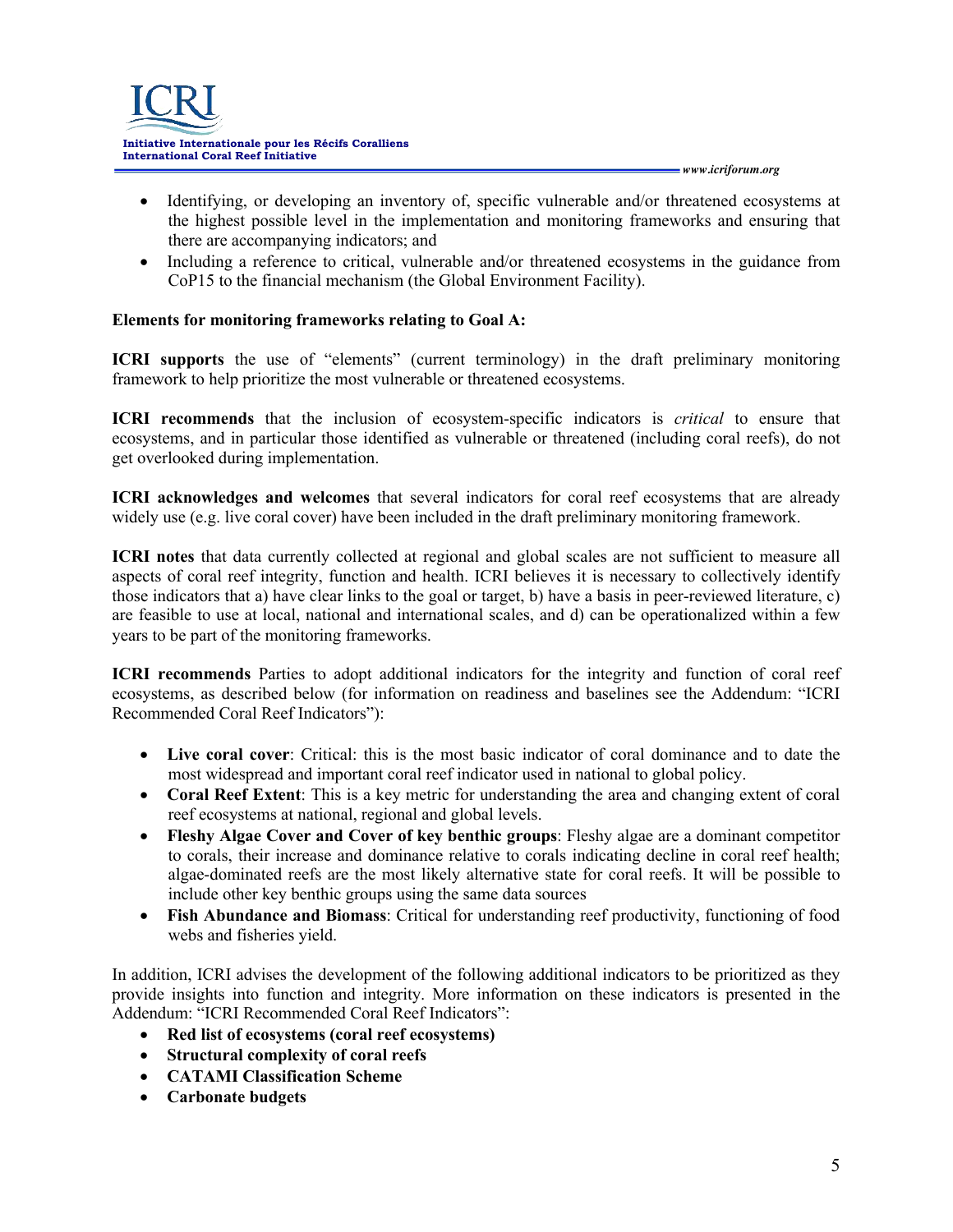

#### B: Recommendations relating to Action Targets

ICRI has identified Action Targets 1, 2, 4, 5, 6, 7, 8 and 11 (as presented in §12a and§12b of the zero draft) as having the most relevance to coral reefs. Specific recommendations relating to the target language and associated monitoring elements are included for Target 1, 2, 4 and 6 as follows.

*Action Target 1: "Retain and restore freshwater, marine and terrestrial ecosystems, increasing by at least [50%] the land and sea area under comprehensive spatial planning addressing land/sea use change, achieving by 2030 a net increase in area, connectivity and integrity and retaining existing intact areas and wilderness".*

**ICRI welcomes** the inclusion of a target for conservation at ecosystem scale, including through interventions highlighted in this target.

**ICRI commends** the inclusion of the concepts of integrity and intactness in the text of the target as these are important to ensure the continued provision of ecosystem services from coral reef ecosystems.

**ICRI strongly recommends** that special attention should be paid to critical and vulnerable ecosystems within the supporting or explanatory text of Target 1 including, in particular, those areas or sites that are uniquely important for biodiversity and those that currently have high ecological integrity or intactness.

**ICRI notes** the important role that restoration must play but urges that any reference to restoration should be appropriate and achievable within the given timeframe for all ecosystems and perverse incentives for inappropriate restoration, that causes more harm than good, should be avoided.

## **Elements for monitoring frameworks relating to Target 1:**

The inclusion of ecosystem specific indicators will be critical to ensure appropriate implementation. ICRI recommends the following indicators to be relevant for Target 1, (more information in the Addendum: "ICRI Recommended Coral Reef Indicators"):

- **Live coral cover**
- **Fleshy algae cover and cover of other key benthic groups**
- **Fish abundance and biomass**

In addition to these indicators, ICRI advises that it will be necessary to continue development of additional indicators to give further insights into function and integrity including the following:

- **Red list of ecosystems (coral reef ecosystems)**
- **Hard coral genera richness**
- **Structural complexity of coral reefs**
- **CATAMI Classification Scheme**
- **Carbonate budgets**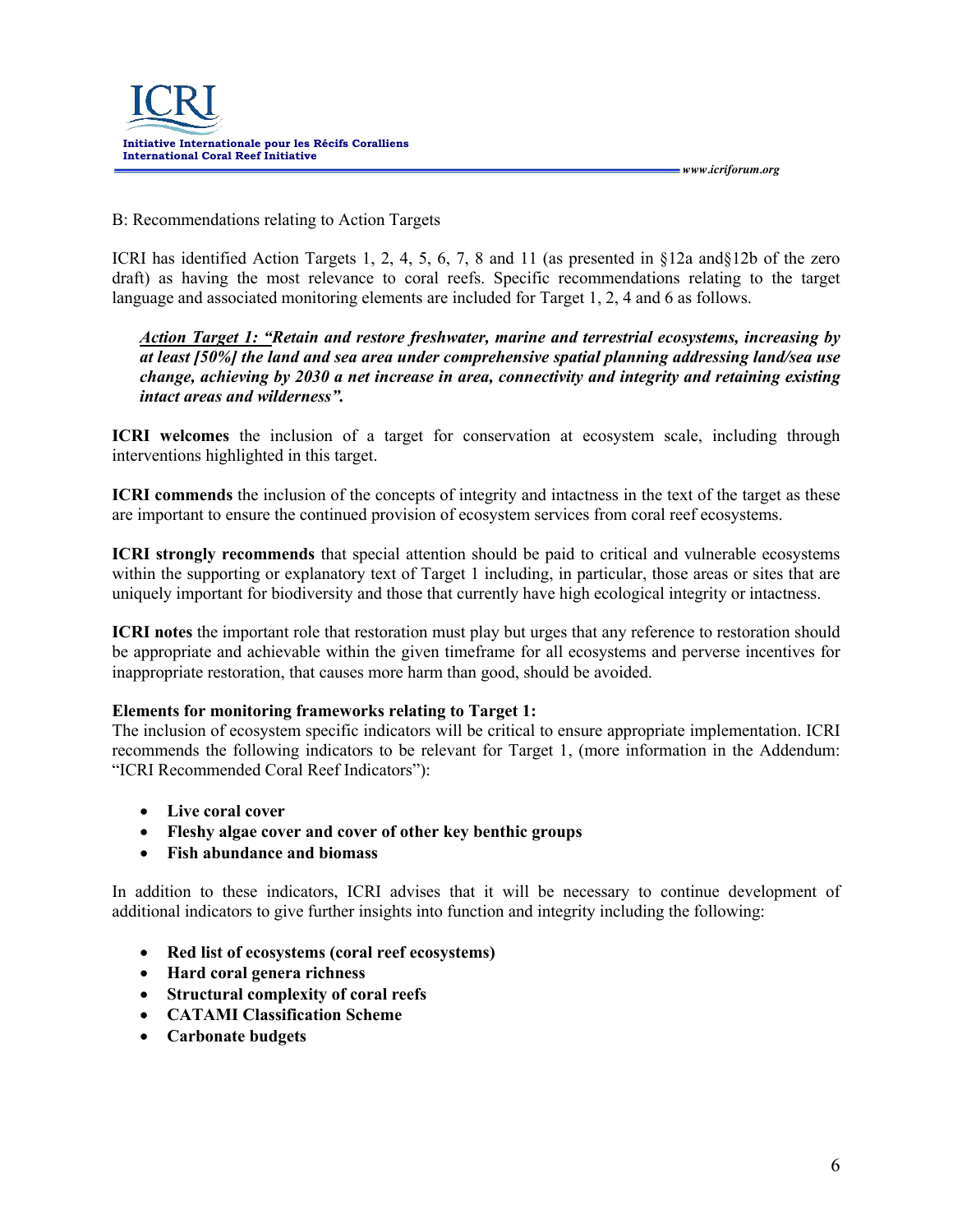

*Action Target 2: "Protect sites of particular importance for biodiversity through protected areas and other effective area-based conservation measures, by 2030 covering at least [60%] of such sites and at least [30%] of land and sea areas with at least [10%] under strict protection."*

**ICRI agrees** that area-based conservation measures, including protected areas and other effective areabased conservation measures (OECMs) are some of the key management actions to support the protection and recovery of coral reefs.

**ICRI supports** the view of many Parties at the second meeting of the Open-Ended Working Group that it is critical that this target be revised to include some of the qualitative language, particularly concerning management effectiveness and equity, as expressed in Aichi Target 11 and including the improvement of local ecological knowledge in the community for strengthening adaptive community-based management.

## **Elements for monitoring frameworks relating to Target 2:**

**ICRI recommends** the inclusion of the following coral reef ecosystem indicator:

• **[Percentage/ area] of coral reefs included in [effectively managed] MPAs and OECMs:** This is an important and feasible metric that would provide information on the coverage and representativity of coral reefs within protected areas and OECMS. Whilst important, the inclusion of this indicator is not sufficient to provide information on the resilience or integrity of the coral reef ecosystems and indicators recommended under Target 1 are necessary to provide this. Further information about the indicator and associated baseline are provided in the addendum: "ICRI Recommended Coral Reef Indicators".

## *Action Target 4: "Reduce by 2030, pollution from excess nutrients, biocides, plastic waste and other sources by at least [50%]".*

**ICRI notes** that pollution of many kinds, from both marine and terrestrial sources, is a significant threat to coral reefs. In particular, nutrient pollution from land-based sources is of high concern for many inshore coral reefs.

#### **Elements for monitoring frameworks relating to Target 4:**

- **ICRI supports** the inclusion of **the Index of Coastal Eutrophication (ICEP)** as an indicator for Target 4, with the expectation that it might be possible to use it for eutrophication levels on coral reefs in locations with rivers from 2021;
- **ICRI recommends** that the ICEP is further explored and developed to determine whether it could be applied to locations without major rivers, such as some of Small Island Developing States (SIDs) and atoll nations or territories; if feasible, this indicator could be phased in during the GBF decade.

Additional information including regarding baselines is included in the indicator addendum.

*Action Target 6: "Contribute to climate change mitigation and adaptation and disaster risk reduction through nature-based solutions providing by 2030 [about 30%] [at least XXX MT CO2=]*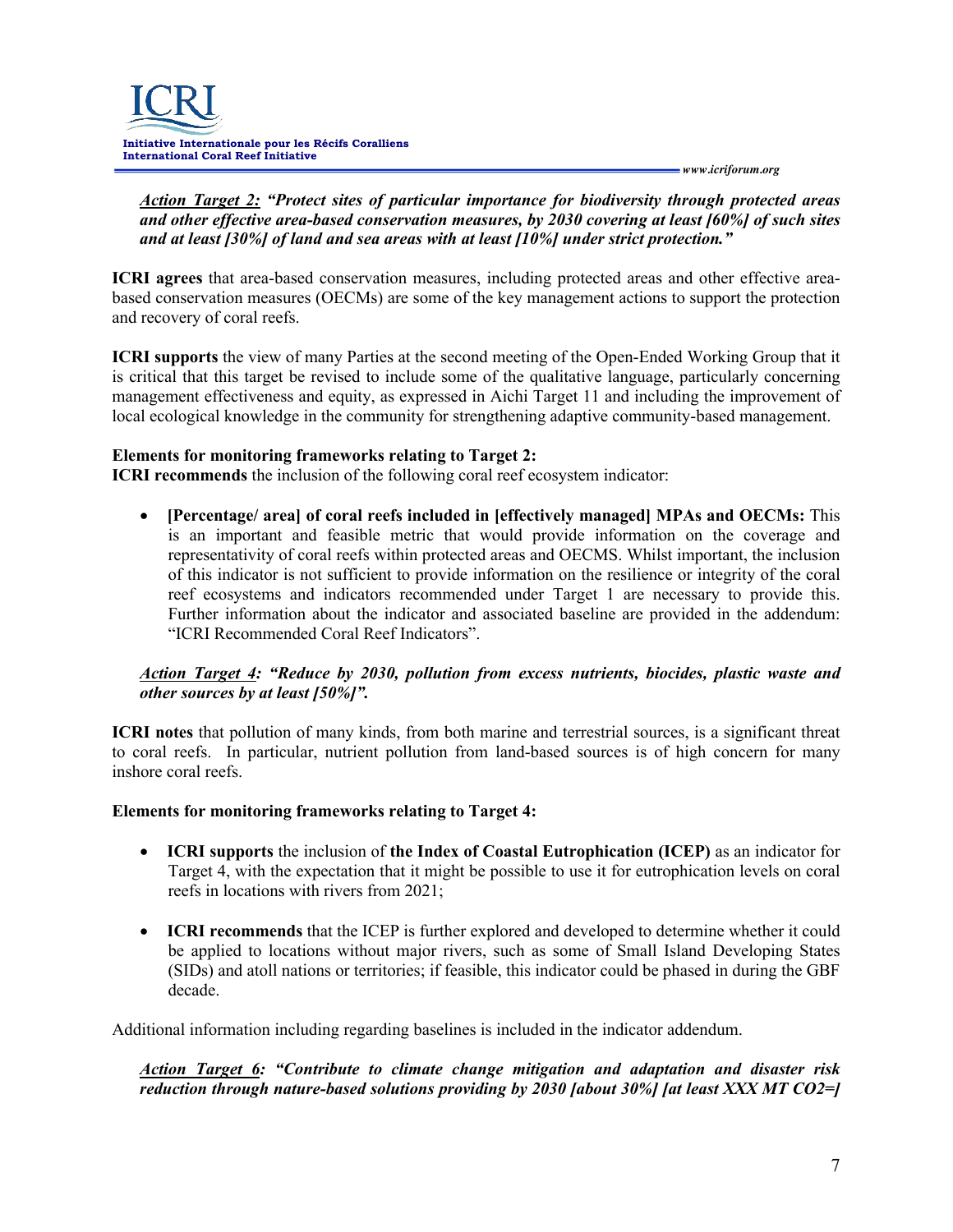

#### *of the mitigation effort needed to achieve the goals of the Paris Agreement, complementing stringent emission reductions, and avoiding negative impacts on biodiversity and food security".*

**ICRI notes** that coral reefs have been identified as one of 5 key ocean-based ecosystems that can provide climate change adaptation (by creating coastal barriers to waves and storms)<sup>15</sup>. Ensuring the health and functioning of coral reefs is an important nature-based solution for coastal protection and disaster risk reduction including for small islands. Loss of coral reefs could increase risk to life and property for hundreds of millions of people (IPBES, 2019).

## **Elements for monitoring frameworks relating to Target 6:**

**ICRI commends** the inclusion of the indicator "*Number of people with reduced vulnerability due to NBS (e.g. coastal protection from mangroves, coral reefs)*" under Action Target 6 in the preliminary draft monitoring framework, however notes that this indicator could be difficult to measure. In addition;

**ICRI recommends** the indicators listed below and also noted for Goal A and Target 1 are prioritised for development to be able to contribute to a monitoring framework and enable the provision of critical information on integrity and resilience of coral reefs at the ecosystem scale. Further information about the indicator and associated baseline are provided in the addendum.

- **Cover of key benthic groups**
- **Structural complexity of coral reefs**
- **Carbonate budgets**

C. Comment on Implementation mechanisms, capacity and mobilization of resources relating to coral reef elements

#### **Resource mobilisation**

Enhanced efforts will be needed to ensure that resource mobilisation and financing mechanisms will benefit coral reefs, including efforts relating to the implementation of monitoring; improved governance mechanisms; implementation of resilience-based management; and undertaking of management interventions with a view to achieving the goals, mission and vision of the Global Biodiversity Framework as they relate to coral reefs.

## **Capacity**

ICRI notes that there are existing mechanisms relating to coral reef actions that should be mobilized to support the implementation of the Global Biodiversity Framework, including through streamlining and coordination to maximize the effectiveness of limited resources. Also, to build on the processes and capacities already in place, for example monitoring and assessment processes for the generation of important coral reef related indicators within any monitoring framework.

<sup>&</sup>lt;sup>15</sup> Hoegh-Guldberg et al., (2019). The ocean as a solution to climate change http://devoceanpanel.pantheonsite.io/sites/default/files/2019-09/19\_HLP\_Report\_Ocean\_Solution\_Climate\_Change\_final.pdf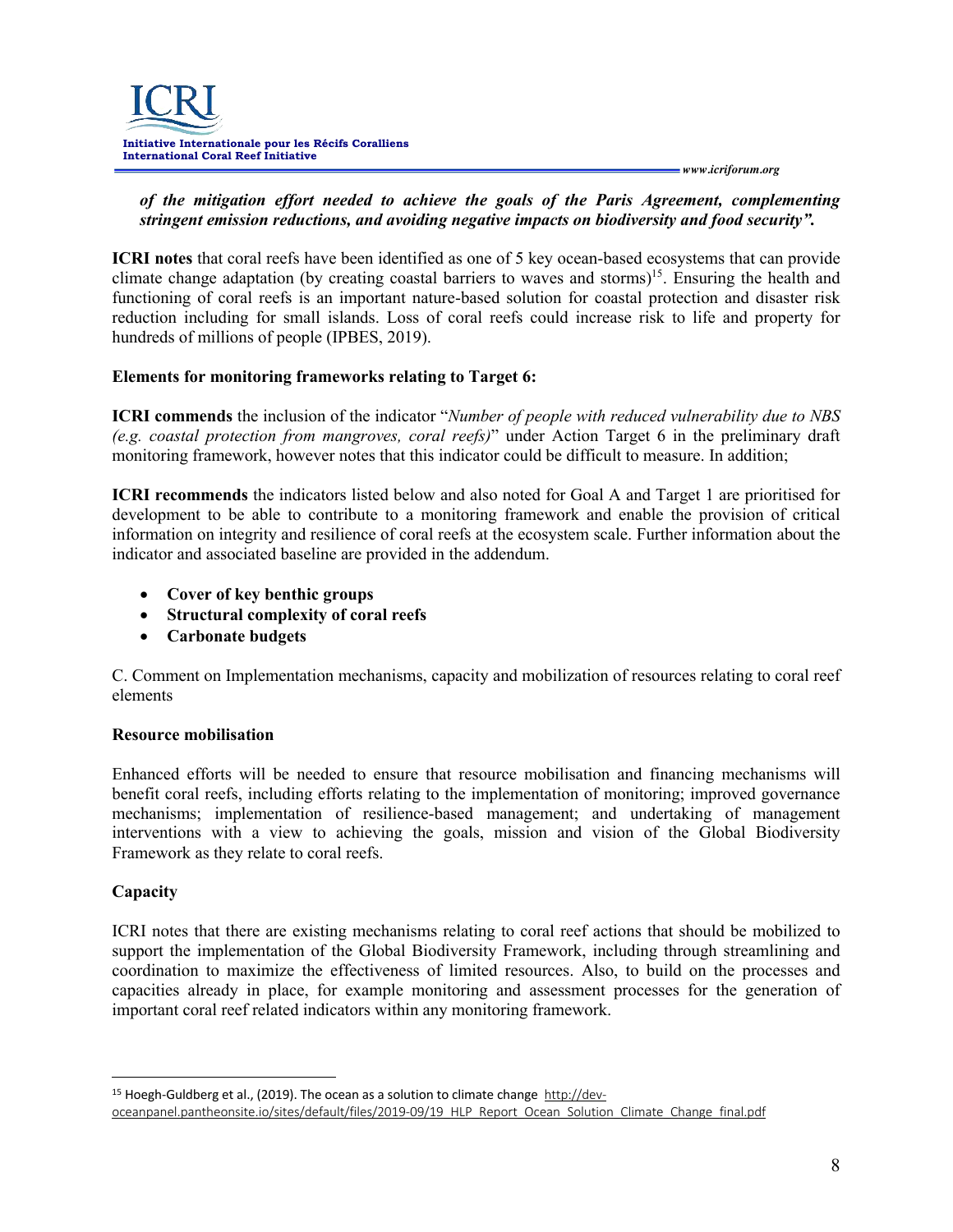

ICRI facilitates extensive work on coral reef monitoring through its role overseeing the Global Coral Reef Monitoring Network  $(GCRMN)^{16}$ , encouraging indicator uptake, developing and promoting best practice and strengthening local and global monitoring capacity and should be a key stakeholder in the implementation of any relevant monitoring frameworks. The GCRMN reports underpin analyses of data that help measure progress towards global targets relating to coral reefs under the Convention for Biological Diversity, Intergovernmental Panel for Biodiversity and Ecosystem Services (IPBES) and other fora and is therefore an important stakeholder in this future implementation as regards coral reef ecosystems towards 2030 Action Targets.

#### **Innovation**

ICRI recommends CBD Parties to ensure that the Global Biodiversity Framework is enabled to take up any outcomes emerging from the rapid progress being made to harness new and emerging technologies including:

- Developments that will make stepwise and possibly dramatic improvements to coral reef monitoring and facilitate improved policy decisions and management actions within the coming  $\beta$  decade<sup>17</sup>. Examples include the increased use of robotics and Artificial Intelligence, highresolution imagery (e.g. the Allen Coral Atlas; underwater robots developed by the Australian Institute of Marine Science).
- Developments in sequencing technologies and increasing the knowledge of the importance of genetic diversity to maintain healthy coral reefs.

<sup>16</sup> gcrmn.net

<sup>17</sup> Obura DO, Aeby G, Amornthammarong N, Appeltans W, Bax N, et al. (2019) Coral Reef Monitoring, Reef Assessment Technologies, and Ecosystem-Based Management. Front. Mar. Sci. 6:580. doi: 10.3389/fmars.2019.00580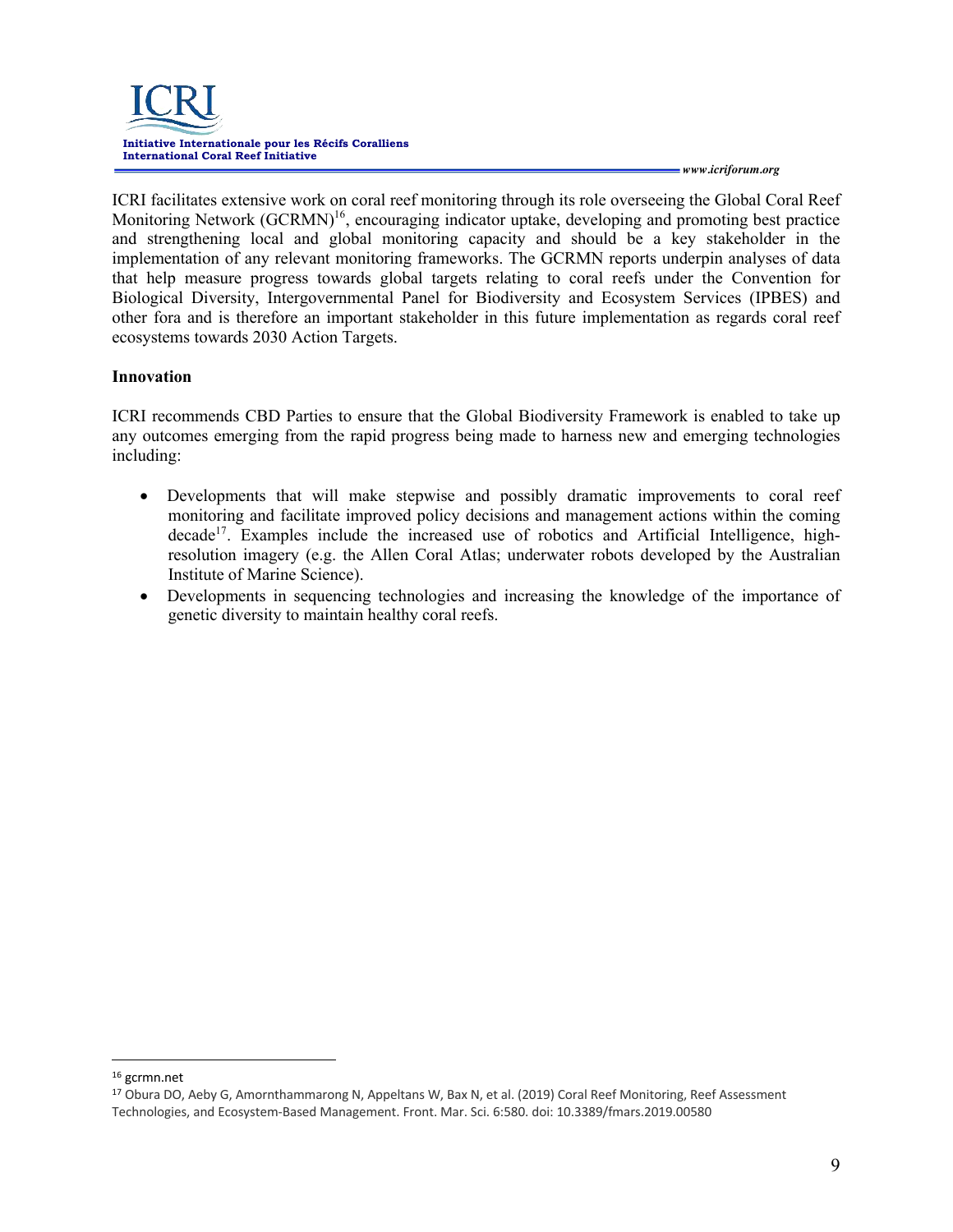

# **Recommendation on the inclusion of coral reefs and related ecosystems within the CBD Post-2020 Global Biodiversity Framework**

## **Addendum: ICRI Recommended coral reef indicators**

*adopted in May 2020*

## **This document forms a part of the ICRI Recommendation "Inclusion of coral reefs and related ecosystems within the CBD Post-2020 Global Biodiversity Framework".**

- The indicators recommended are those that are already suitable for use at the global scale.
- In addition, selected, prioritised indicators in development are recommended. It is acknowledged that this is not an exhaustive list of available indicators and should be kept under review.
- Reference to Goals and Targets relates to the structure presented in the Zero Draft of the Global Biodiversity Framework<sup>18</sup> published 13 January 2020.

Note on Baselines/ Reference years

- ICRI proposes to use 2020 as the reference year for measuring changes in area and integrity of coral reefs.
- It is important to note that using a 2020 baseline reference year represents an already altered state, where 50% of reefs have already been lost (IPBES, 2019). However, it will provide the strongest baseline for measuring changes and promoting the 2050 goals of increase in area and integrity closer to less altered states. Whatever date is chosen, there will be the issue of a shifting baseline. This must be acknowledged in how the results are reported.

<sup>18</sup> CBD/WG2020/2/3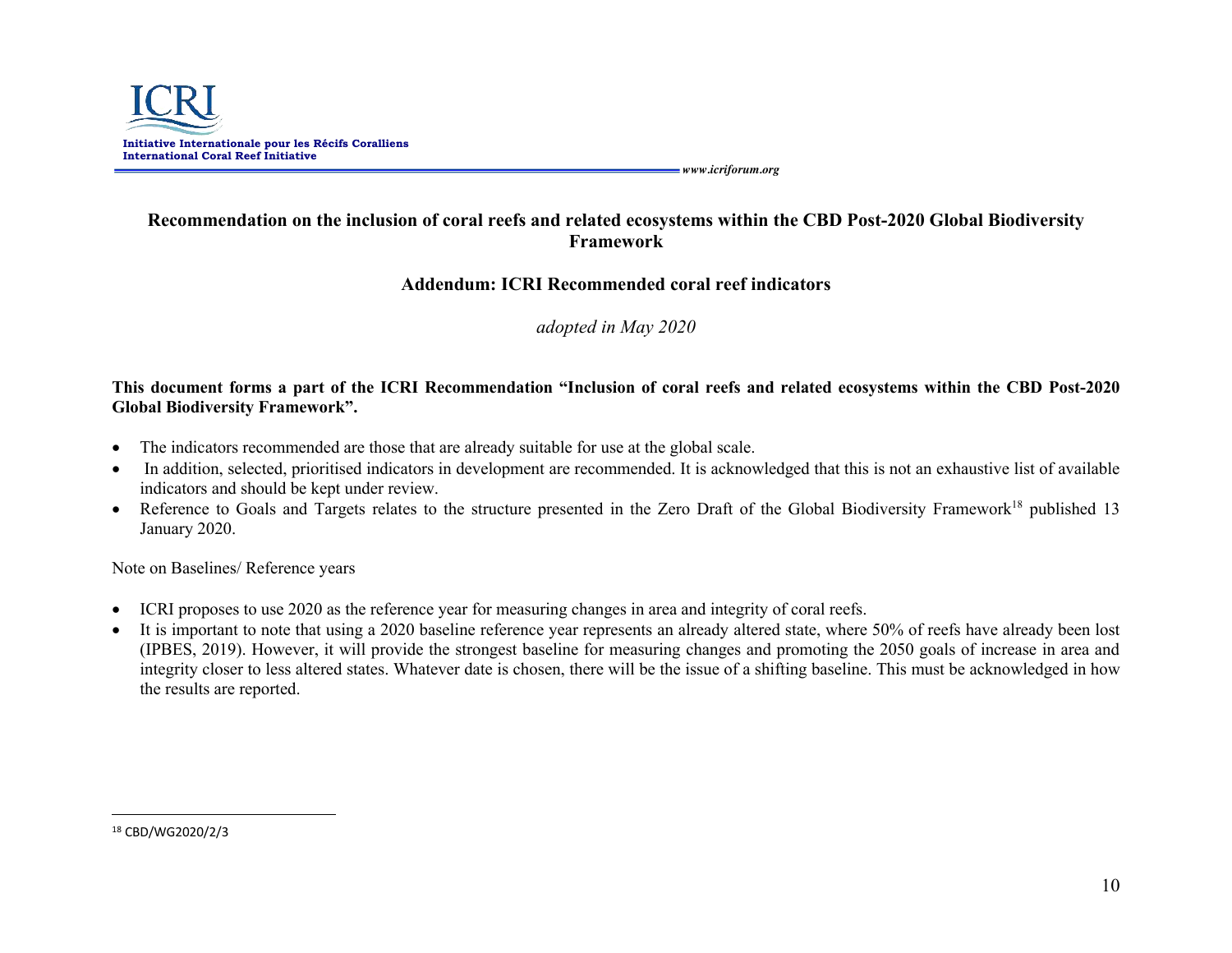

| <b>Indicator</b>                                                         | <b>Relevant to</b>             | <b>Rationale for ICRI</b>                                                                                                                                                                                                                                                                                                                                                                                                                                                                                                                                                                             | <b>Readiness</b>                                                                                                                                                                                              | <b>Currently included in</b>    | <b>Baseline/ Reference year</b>                                                                                                                                                                                                                                                                             |
|--------------------------------------------------------------------------|--------------------------------|-------------------------------------------------------------------------------------------------------------------------------------------------------------------------------------------------------------------------------------------------------------------------------------------------------------------------------------------------------------------------------------------------------------------------------------------------------------------------------------------------------------------------------------------------------------------------------------------------------|---------------------------------------------------------------------------------------------------------------------------------------------------------------------------------------------------------------|---------------------------------|-------------------------------------------------------------------------------------------------------------------------------------------------------------------------------------------------------------------------------------------------------------------------------------------------------------|
|                                                                          | Goal/                          | recommendation                                                                                                                                                                                                                                                                                                                                                                                                                                                                                                                                                                                        |                                                                                                                                                                                                               | <b>Preliminary Draft</b>        |                                                                                                                                                                                                                                                                                                             |
|                                                                          | <b>Target</b>                  |                                                                                                                                                                                                                                                                                                                                                                                                                                                                                                                                                                                                       |                                                                                                                                                                                                               | Monitoring<br>Framework?        |                                                                                                                                                                                                                                                                                                             |
| Live<br>Coral<br>Cover                                                   | Goal A<br>Target 1             | Critical:<br>this<br>the<br>is<br>most<br>important coral reef indicator for<br>use in national to global policy                                                                                                                                                                                                                                                                                                                                                                                                                                                                                      | Already in use at<br>global scale                                                                                                                                                                             | Included                        | The GCRMN report on the status<br>of coral reefs will be published in<br>2020. This report will provide a<br>global baseline for coral reef<br>condition and give the most up-<br>to-date assessment of quality and<br>coverage of data compared to any<br>earlier baseline date that might be<br>selected. |
| Reef<br>Coral<br><b>Extent</b>                                           | Goal A                         | This is<br>key metric<br>for<br>a<br>understanding the<br>and<br>area<br>changing extent of coral reef<br>ecosystems at national and higher<br>levels                                                                                                                                                                                                                                                                                                                                                                                                                                                 | Already in<br>at<br>use<br>global scale                                                                                                                                                                       | Recommended<br>for<br>inclusion | Sources of coral reef extent can<br>be determined from a variety of<br>existing data at regional and<br>national scales. Initiatives are<br>underway to develop a global<br>extent layer.                                                                                                                   |
| Fleshy<br><b>Algae</b><br>Cover<br>and<br>Cover of key<br>benthic groups | Goal A<br>Target 1<br>Target 6 | Fleshy algae are a dominant<br>competitor to corals, indicating<br>decline in coral reef health;<br>algae- dominated reefs are the<br>most likely alternative state for<br>corals. Data on other key benthic<br>collected<br>is<br>groups<br>simultaneously with coral and<br>algae cover, but with more<br>variable methods<br>(e.g.<br>bare<br>coralline<br>substrate,<br>crustose<br>cyanobacteria,<br>other<br>algae,<br>rubble,<br>invertebrates.<br>sand,<br>seagrass, soft coral). Greater<br>of these will<br>standardization<br>enable a more comprehensive<br>assessment of reef health and | Already in use. Global<br>analyses possible in<br>the near future with<br>additional<br>standardization<br>of<br>methods and capacity<br>development for use<br>of this indicator in<br>monitoring protocols. | Recommended<br>for<br>inclusion | The GCRMN Status report 2020.                                                                                                                                                                                                                                                                               |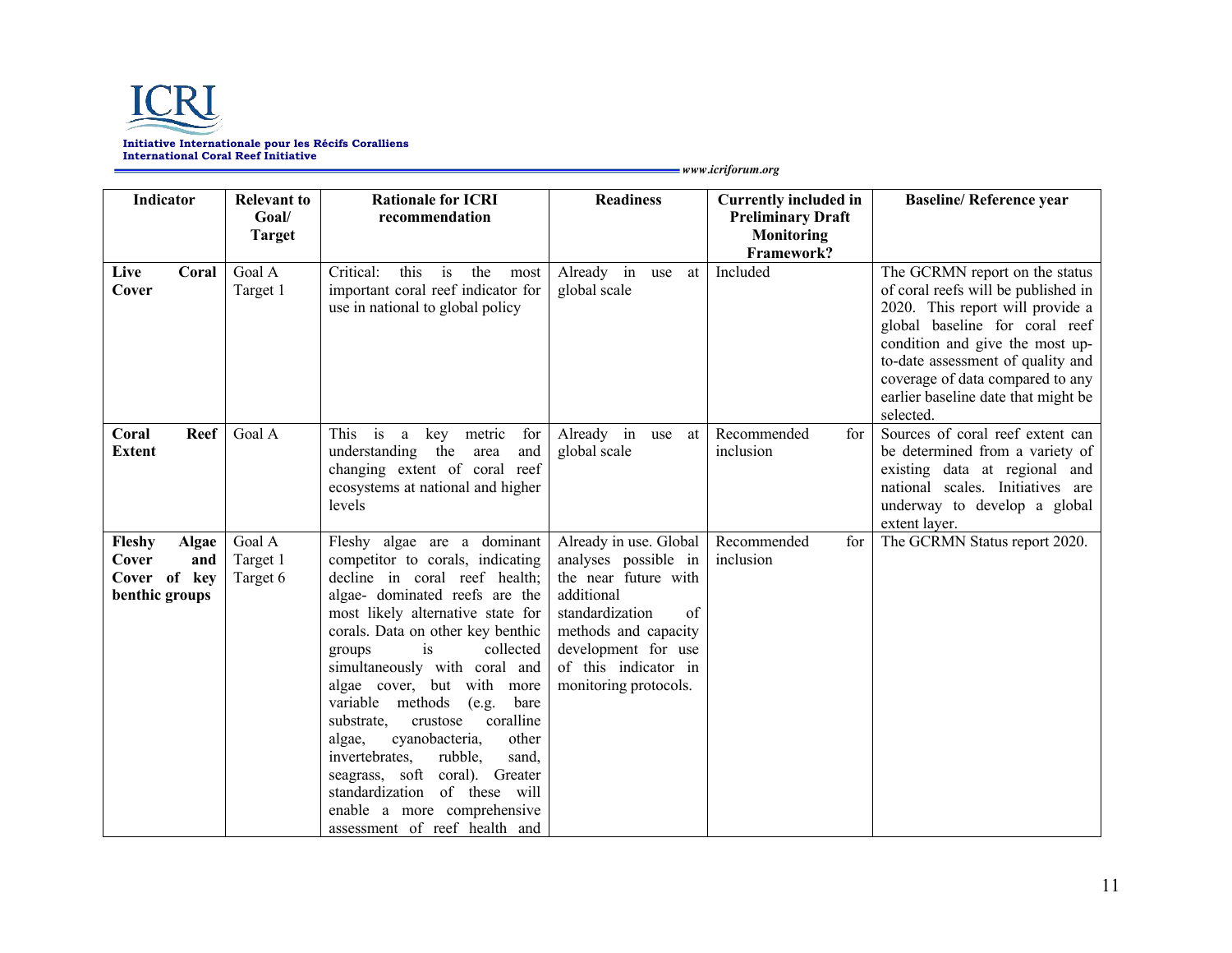

|                                                                                                                                |                    | status.                                                                                                                                                                                                                                                                                                                                                                                                     |                                                                                                                                                                            |                                                                                                                     |                                                                                                                                                                                                                                                                                                                                                                                                                                                                                                                                                     |
|--------------------------------------------------------------------------------------------------------------------------------|--------------------|-------------------------------------------------------------------------------------------------------------------------------------------------------------------------------------------------------------------------------------------------------------------------------------------------------------------------------------------------------------------------------------------------------------|----------------------------------------------------------------------------------------------------------------------------------------------------------------------------|---------------------------------------------------------------------------------------------------------------------|-----------------------------------------------------------------------------------------------------------------------------------------------------------------------------------------------------------------------------------------------------------------------------------------------------------------------------------------------------------------------------------------------------------------------------------------------------------------------------------------------------------------------------------------------------|
| Fish<br>Abundance<br>and Biomass                                                                                               | Goal A<br>Target 1 | Critical for understanding reef<br>productivity, functioning of food<br>webs, potential fisheries yields.                                                                                                                                                                                                                                                                                                   | In use within many<br>countries and multiple<br>geographies. Efforts<br>underway<br>are<br>to<br>further<br>standardize<br>and collect data for<br>global analyses.        | Recommended<br>for<br>inclusion and further<br>development                                                          | At present, data on fish biomass<br>is being collected and reported on<br>by many different agencies and<br>organizations, at varied levels.<br>There are persistent challenges in<br>aggregating these for a global<br>assessment. This is an important<br>indicator and work needs to be<br>accelerated to overcome current<br>challenges.                                                                                                                                                                                                        |
| [Percentage/<br>area] of coral<br>reefs included<br><b>effectively</b><br>in<br>managed]<br><b>MPAs</b><br>and<br><b>OECMs</b> | Target 2           | Recommended as a measure of<br>representativity of coral reefs as a<br>key ecosystems.                                                                                                                                                                                                                                                                                                                      | Already in use                                                                                                                                                             | Recommended<br>for<br>inclusion                                                                                     | Determined<br>from the World<br>Database on Protected Areas.                                                                                                                                                                                                                                                                                                                                                                                                                                                                                        |
| of<br>Index<br>coastal<br>eutrophication                                                                                       | Target 4           | Recommended to ensure<br>that<br>information on key pollution<br>pressures on reefs and changes in<br>pressure levels are measured. The<br>ICEP methodology is based on<br>the collection of water samples<br>from rivers as they reach a<br>coastline. Further studies would<br>be needed to determine whether<br>the ICEP could be used for coral<br>reef nations or territories without<br>major rivers. | Already in use (SDG<br>indicator $14.1.1$ ) but<br>would<br>need<br>some<br>adaptation for use in<br>coral reef areas with<br>no rivers. This could<br>be possible by 2021 | Included,<br><b>ICRI</b><br>and<br>this<br>supports<br>as<br><sub>a</sub><br>useful coral reef related<br>indicator | The ICEP is a new methodology<br>that is not yet being used<br>globally, and so there is no<br>current baseline. In the interim,<br><b>SDG</b><br>Target<br>for<br>14.1,<br>chlorophyll-a<br>concentration<br>(surface waters) is to be used as a<br>indicator<br>for<br>proxy<br>eutrophication. This is already<br>used<br>indicator<br>as<br>an<br>for<br>eutrophication in some regions<br>and is measured using remote<br>sensing. Further work would be<br>needed to determine whether this<br>would be useful in the case of<br>coral reefs. |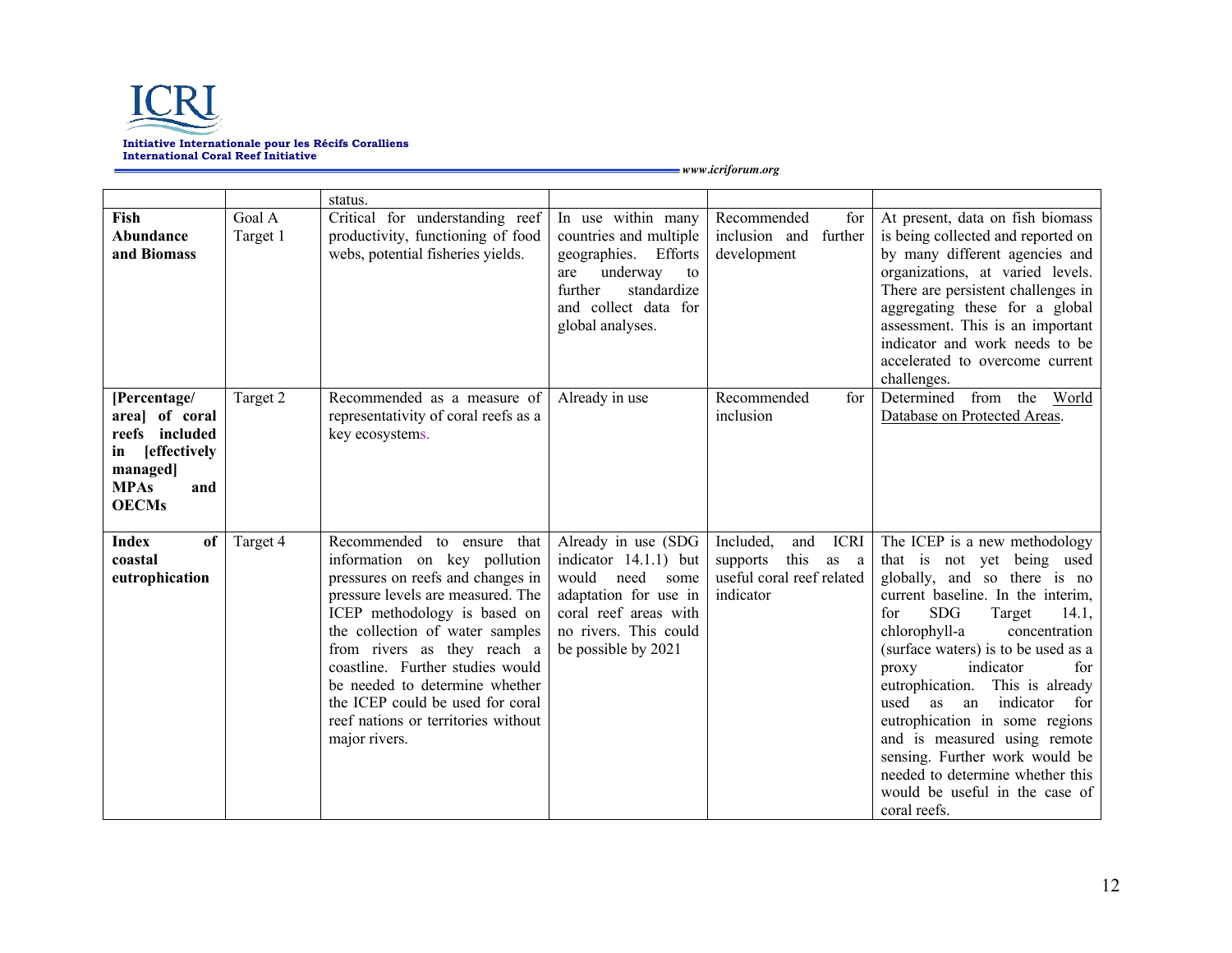

#### **Future indicators for priority development**

These indicators are identified as important to be able to provide information on integrity and function of coral reef ecosystems and are currently at various stages of development with timelines within the next 5 years.

#### **Red list of ecosystems (coral reef ecosystems)**: *Relevant to Goal A and Target 1*

The Red List of Ecosystems is a derived indicator that incorporates information from multiple metrics. The intention is that it provides a standardized assessment of how close an ecosystem is to collapse/disappearance. It incorporates elements of area and integrity, thus closely matching the wording for Goal A. This indicator has been applied at the regional scale and will be available for use at the global scale in 2-4 years. ICRI recommends the inclusion of this indicator for further development.

#### **Hard coral genera richness**: *Relevant to Goal A and Target 1*

This is an important indicator to use in the future for coral reef ecosystem integrity as it helps to improve understanding of coral community change and function. Methods are widely available, and data are already being collected. Global analyses will be possible in the near future once some additional standardization has been undertaken and capacity improved for data collection and analysis. Hard coral identification to genus level is collected by professional scientists, NGOs and government agencies. Efforts are underway to make use of standardized data platforms and to ensure that these data can be made available for use in regional and global assessment processes. Additional capacity development and underwater training would help national parties measure this indicator.

#### **Structural complexity of coral reefs**: *Relevant to Goal A, Target 1, Target 6*

This indicates carbonate architecture and complexity available for recruit settlement and survival of juvenile corals and reef fish, and provides important information on the expected function of the system. It also provides important insights for Goal A. Methods are widely available and data are already being collected by existing monitoring efforts. Global analyses will be possible in the near future with some additional standardization and capacity development.

Baseline: Methods and data are sufficiently standardized for larger scale and regional analyses (see Graham and Nash 2013, Darling et al. 2017).

#### **CATAMI Classification Scheme**: *Relevant to Goal A, Target 1*